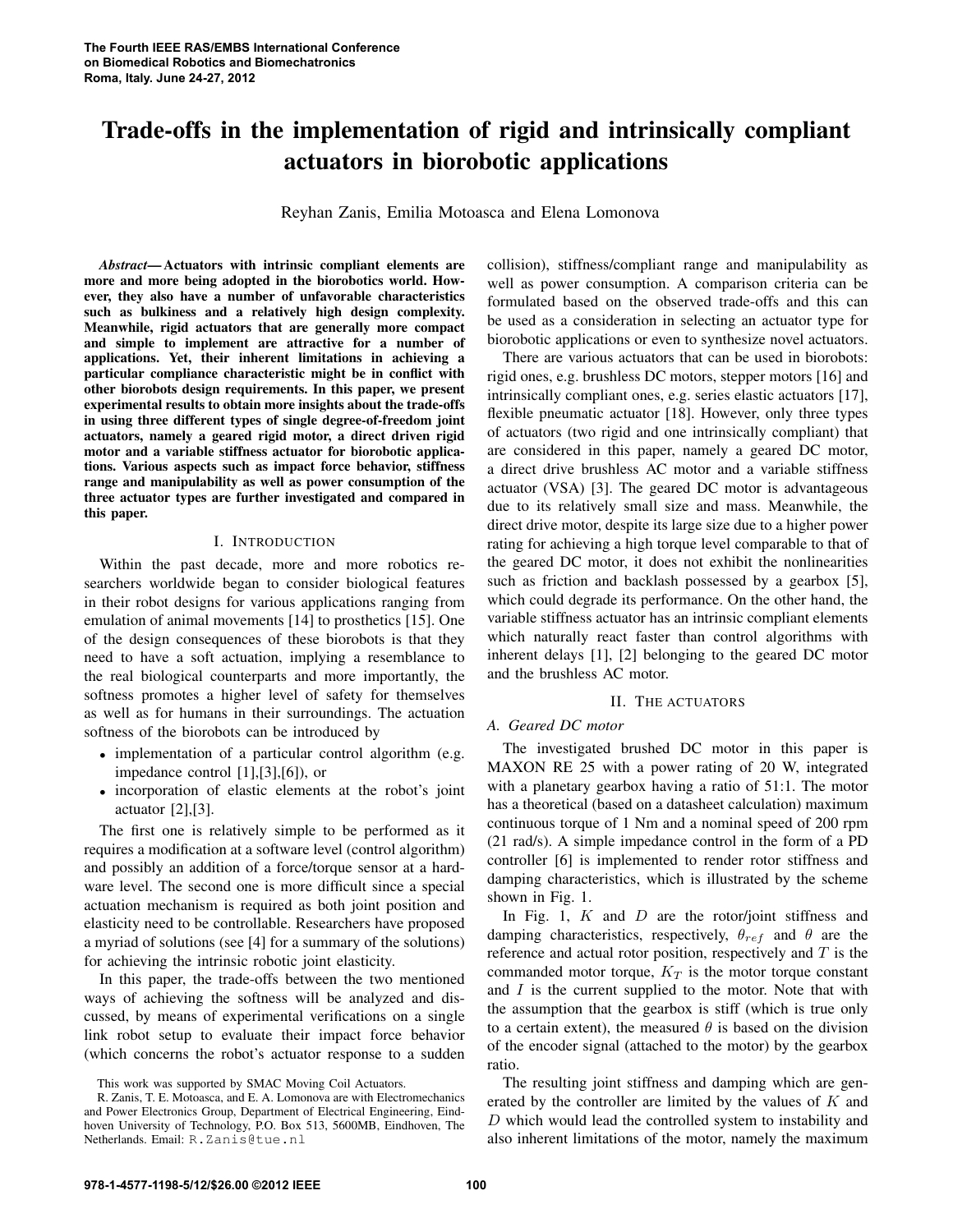allowed motor current (mainly due to thermal limits [11]) and gearbox backdrivability. In this context, backdrivability is the level of easiness to externally drive the gearbox's output shaft by introducing a torque, for instance through a manipulation performed by a human. The backdrivability is influenced by friction and inertia of the gear itself [7]. Due to the mentioned restrictions, the static stiffness (restoring torque to rotor deflection characteristic) range which is also a central issue in this paper is also limited, i.e. lower bounded by the backdrivability of the gearbox and upper bounded by the maximum allowed motor current, as illustrated in Fig. 2.

### *B. Direct drive brushless AC motor*

In this paper, A Wittenstein MSSI-055H-045D brushless AC motor having a power rating of 300 W, with a maximum continous torque of approximately 0.7 Nm and a nominal speed of 4500 rpm (471 rad/s) is investigated. The impedance control scheme of in Fig. 1 is also implemented in the motor. The restrictions in achieving a certain joint stiffness and damping as previously mentioned apply for this motor as well. However, the lower bound as in Fig. 2 is generally very low due to the high backdrivability (therefore, the friction is low) of the direct drive mechanism.

#### *C. Variable stiffness actuator*

The variable stiffness actuator (VSA) is built based on the quasi antagonistic configuration [4],[3], using nonlinear springs that are constructed based on [8]. Two geared DC motors (see section II. A.) are used for controlling both joint stiffness and position. Fig. 3 shows the schematic of the VSA. As the rotor position of the stiffness motor  $\theta_m$ changes, the two nonlinear springs are deflected, resulting in changes of both joint base position  $\theta_i$  and stiffness. The joint link motor that is fixed on the joint base is able to control its link position  $\theta_l$  independent of joint base position  $\theta_j$ .



Fig. 1. Simple impedance control scheme.



Fig. 2. Illustration of the lower and upper bound in the torque to deflection characteristic of the geared DC motor.



Fig. 3. The VSA which is based on the quasi antagonistic configuration.



Fig. 4. Control scheme of the quasi antagonistic joint.

A control scheme for the quasi antagonistic joint is shown in Fig 4. Note that the joint stiffness  $K$  is controlled based on the motor angle through a static transformation  $T_1$ , which implies that its control accuracy is not guaranteed. The output of the  $T_1$  block is also used to manipulate the joint link motor through the block  $T_2$  as it is dependent on the stiffness motor position. The controllers  $C_1$  and  $C_2$  are tuned to have a sufficiently high bandwidth to ensure a high positioning accuracy and stiff behavior (note that the compliance is achieved through the springs).

Due to the particular nonlinear behavior of the spring's force versus deflection curve, the joint stiffness  $K$  range for the variable stiffness actuator is limited, which in the case of the investigated one is theoretically between 0.5 Nm/rad and 1.8 Nm/rad. As each of the nonlinear springs consist of linear springs, each with a minimum pull force to elongate it as well as maximum pull force that it can withstand, the lower and upper bounds as illustrated in Fig. 2 also apply for the actuator. In addition, these bounds are partly influenced by the dimensions of the springs.

#### III. EXPERIMENTS

Two kinds of simple experiments involving biorobotic related tasks are performed for the three actuators. The first one is to investigate the impact force behavior of a link that is mounted on an actuator. The second one is performed to observe the ability of an actuator in changing its joint stiffness while the link is pushing against a certain object. Figure 5 shows the experimental setups of the three investigated actuators.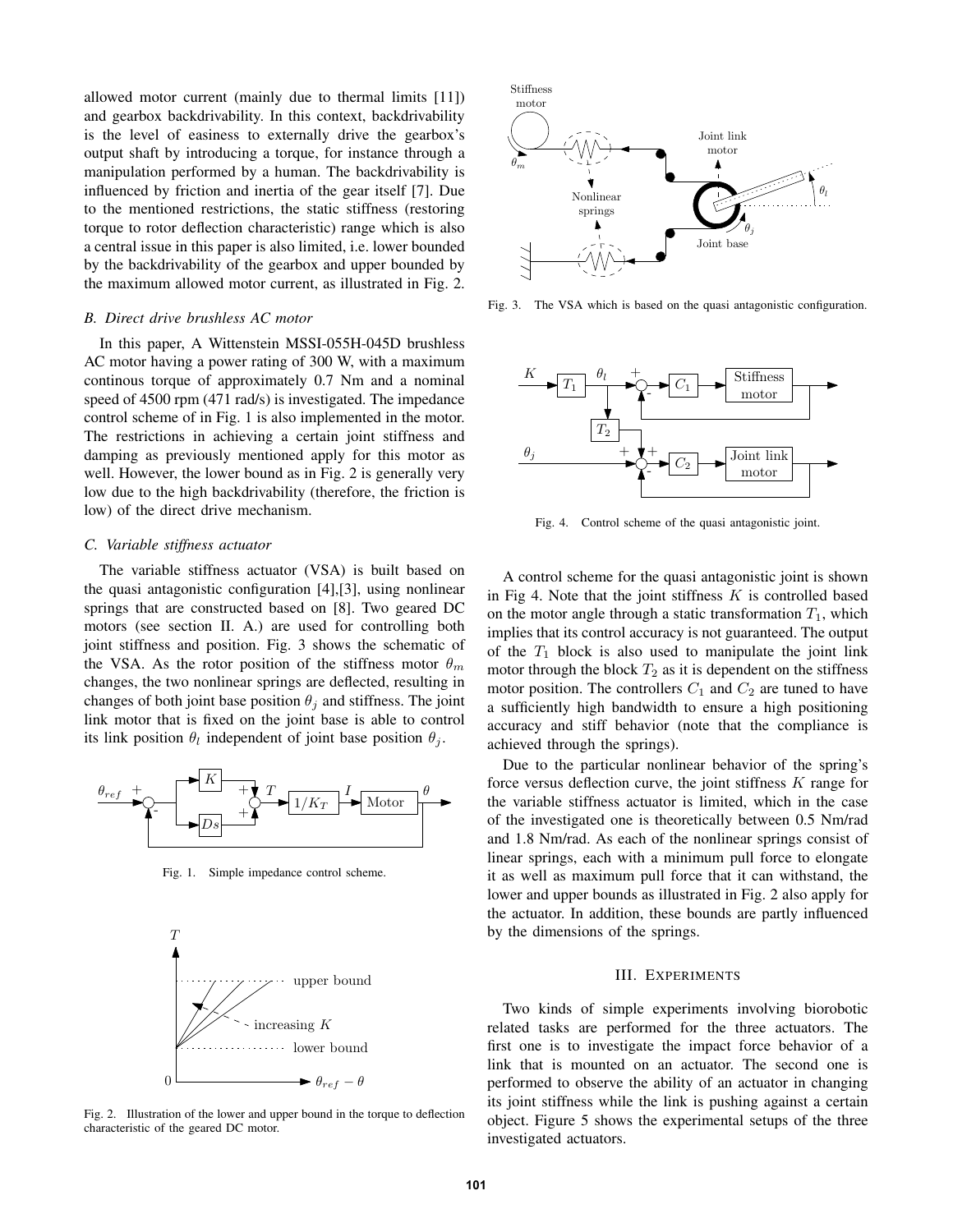

Fig. 5. Experimental setups: (a). geared motor, (b). direct drive motor, (c). Variable stiffness actuator.

#### *A. Impact force*

For the impact force test, a link is mounted on the rotor of each actuator. The actuator - link - force sensor (FUTEK LCM 300 load cell) configuration is shown in Fig. 6. In the figure,  $\theta_{ref}$  indicates the motion setpoint which is designed based on the rigid body motion profile [9]. Certainly, the link will not be able to accomplish a full sweeping range of  $\theta_{ref}$  as it is constrained by the force sensor. The rigid body motion profile, for which the maximum acceleration, velocity and position can be specified, that is used in the impact force experiment is depicted in Fig. 7. Furthermore, all of the actuators have the same values of joint stiffness  $K$  of 1.5 Nm/rad, while the joint damping  $D$  values (only for the rigid actuators) are selected to be close to zero, but resulting in a reasonable damped response. The resulting open-loop position control bandwidth of the two rigid actuators are in the range of 1 Hz - 10 Hz, while for the VSA is around 40 Hz. The hardware that is used for the control and data acquisition purposes of the experiments is a MATLAB-dSPACE system, which was operated with a sampling frequency of 10 kHz.

Fig. 8 shows the ideal impact behavior of the configuration shown in Fig. 6. The level of the peak impact force in Fig. 8 is influenced by the mass and velocity of the link, as illustrated by the basic physics concept of impulse imp

$$
imp = F\Delta t = m\Delta v,\tag{1}
$$

where  $F$  is the impact force,  $m$  is the mass of the moving object,  $t$  is time and  $v$  is the velocity of the object. Note that the for the investigated actuators, the mass  $m$  of the link may not include the rotor or other transmission systems on which it is mounted, as during the impact, the link is decoupled from the rest of its transmission due to the presence of a moderate level of stiffness [10]. After the impact, the force level increases as the link tries to follow the motion profile, with the force level depending on the value of joint stiffness  $K$  (which is defined in the controller for the case of rigid actuators).

Fig. 9 shows the impact behavior of the three different actuators. With respect to the peak level of the initial impact, the geared DC motor and the VSA have almost the same value of impact force of approximately 50 N, which is due to the same link effective mass (the link is likely to be decoupled from the gearbox during the impact). Meanwhile, the peak force level belonging to the direct drive motor is higher due to a higher link effective mass promoted by a highly stiff connection between the link and rotor.



Fig. 6. Actuator - link - force sensor configuration for the impact force test.



Fig. 7. Motion profile used in the impact force experiment.



Fig. 8. Ideal impact force behavior.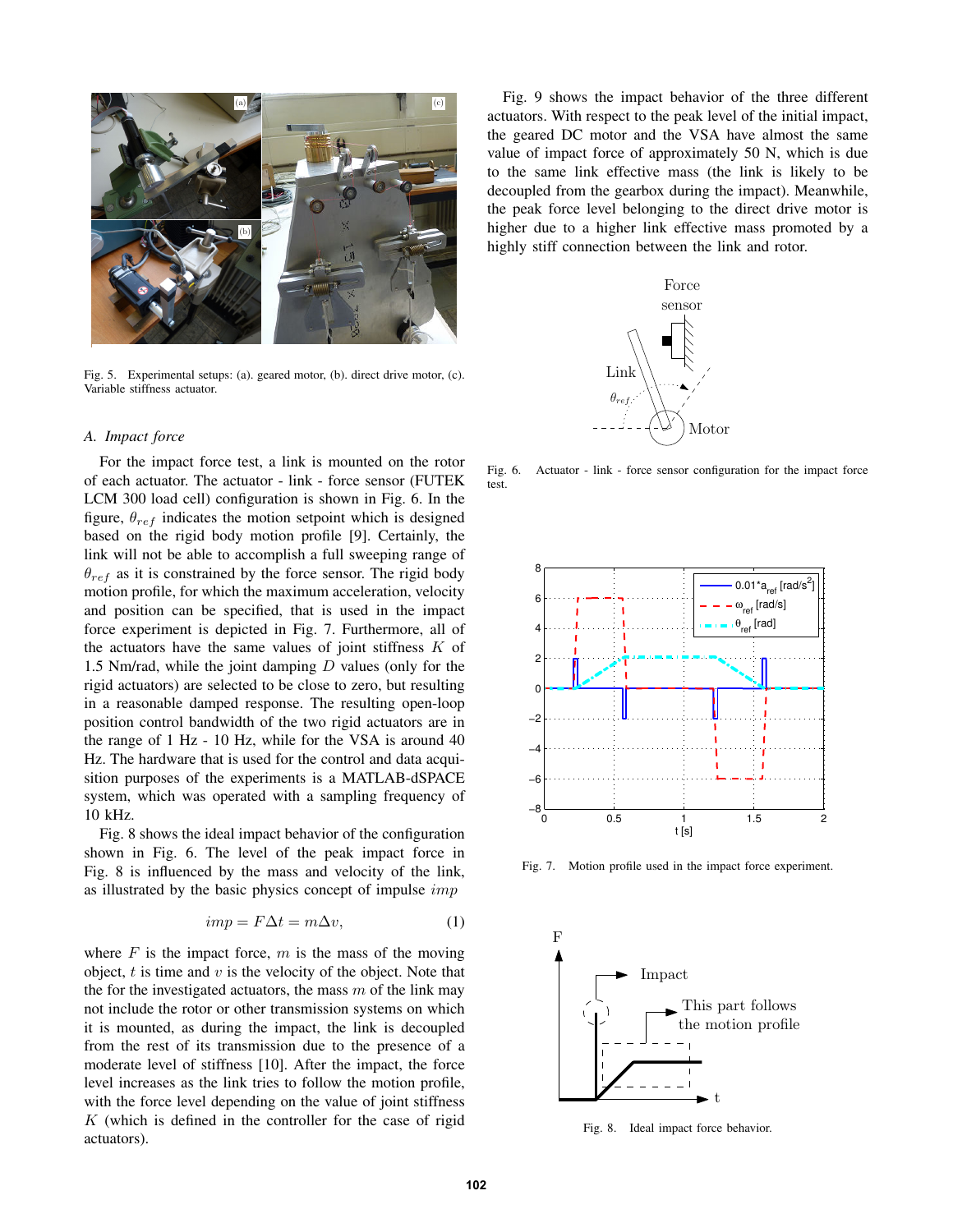

Fig. 9. Impact force behavior for the three actuators.

The behaviors after the impact for the three actuators are significantly different. As shown in Fig. 9, the after impact behavior of the VSA is the closest to the ideal one as shown in Fig. 8. This is possible since the energy that is transferred back to the actuator due to the impact is effectively (although not perfectly efficient) transferred to the real springs. Moreover, a sufficient amount of joint damping is present on the VSA, resulting in a relatively low force peaks after the initial impact force peak. Meanwhile, for the geared DC and the direct drive motors, different after impact behaviors are observed which are mainly due to the delay in the transfer of the impact energy to the control loop.

To further investigate the delay in the impact energy transfer to the control loop, an illustration based on the force balance in the control loop is presented in Fig. 10, where  $C$  is the controller,  $G$  represents the actuator/motor transfer function,  $F_{com}$  is the commanded force from the controller,  $F_{act}$  is the force sent to the actuator,  $F_{imp}$  is the impact force and  $F_{loss}$  is the force component that contribute to the losses inherent in the actuator (friction, damping, etc.). For the ideal case (no delays), the following equation holds

$$
F_{com} - F_{act} - F_{loss} = F_{imp}.
$$
 (2)

Note that  $F_{loss}$  can only be estimated through the above force balance equation.

Fig. 11 highlights the after impact behavior of the geared and the direct drive motors as well as the corresponding force balance based on (2). For the case of the geared motor, there is an indication that the controller responds to the impact. However, it is not as expected, since the left hand side of (2) stays around zero indicating the impact energy is barely transferred to the controller. Moreover, multiple peaks with a subsequent long duration peak force as indicated by the dashed part of Fig. 12 indicates that the gearbox absorbs a large amount of the impact energy. Meanwhile, a controller response in the direct drive case can be observed from the subsequent (thus, delayed) peaks of the term  $F_{com} - F_{act}$  –  $F_{loss}$  after the impact peaks. In addition, there is an apparent bouncing motion indicated by the multiple peaks, which could be caused by the deformation of the link itself.



Fig. 10. Illustration of the force balance for the impact force test.



Fig. 11. Details of the impact force for the geared and direct driven cases.



Fig. 12. Details of the impact force for the geared motor.

#### *B. Static task with stiffness variation*

This task concerns the manipulation of stiffness during a permanent contact of the link in Fig. 6 with the force sensor. Given that  $\theta_{ref}$  in Fig. 6 is 120 $^{\circ}$ , thus giving it a setpoint error of 30◦ during the permanent contact of the link, the reflected pushing force of the link can be calculated as follow

$$
F_{push} = \frac{K \frac{30^{\circ}}{180^{\circ}} \pi}{l},\tag{3}
$$

where  $l$  is the distance between the center of the joint and the point on the link which would hit the force sensor. The measurement results of this task are presented in Fig. 13, in which the joint stiffness  $K$  is varied between 0.8 Nm/rad to 1.2 Nm/rad and the resulting pushing force  $F_{push}$  for the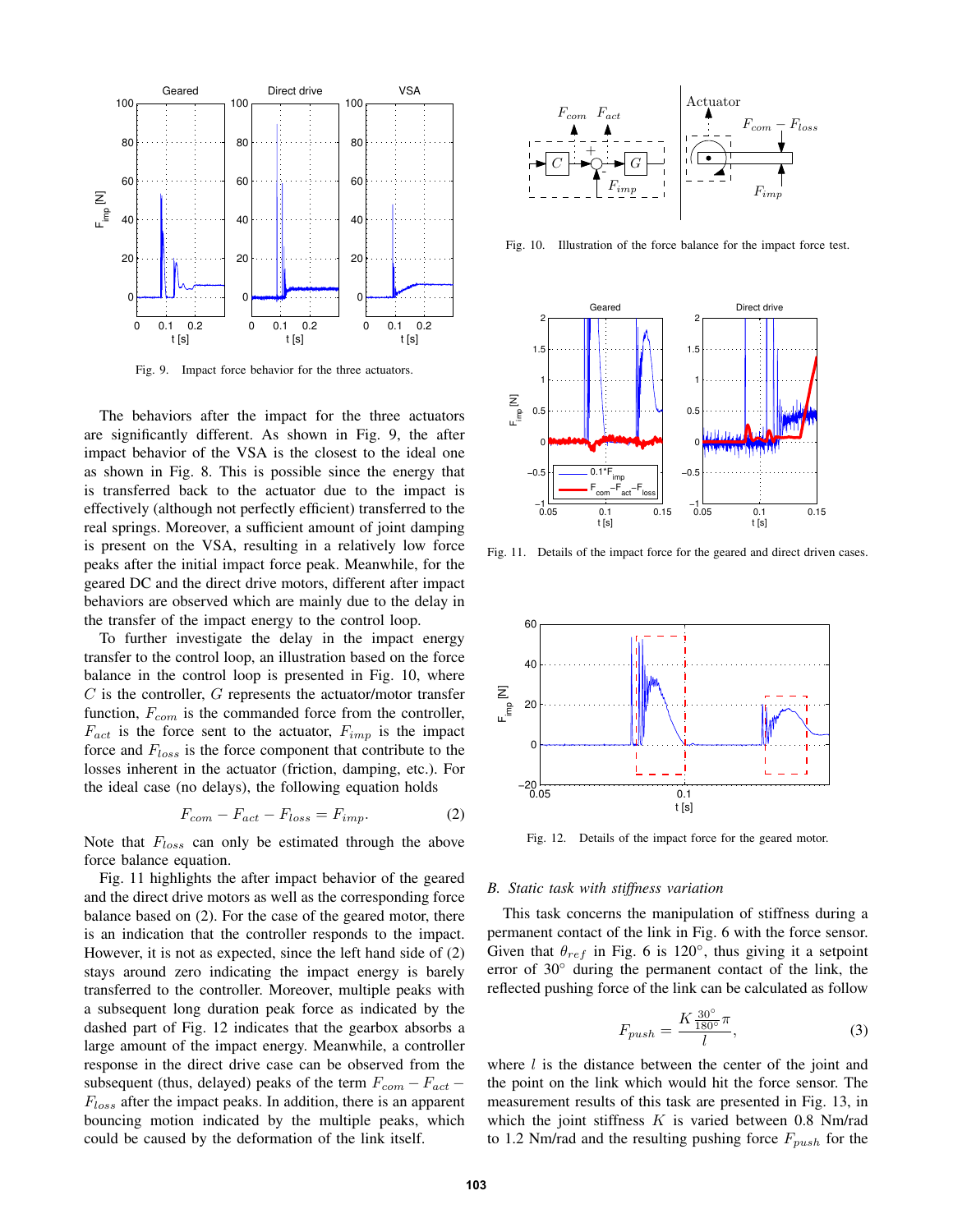ideal case and for the three actuators are shown. The results in Fig. 13 are summarized in the following points

- The direct drive motor has a response that is the closest to the ideal case. However, when  $K$  increases above 0.8 Nm/rad there is an apparent offset between the motor response and the ideal one, which is due to the maximum continuous current of the motor that has been reached.
- There is an apparent offset between the pushing force of the geared motor and of the ideal case over the range of  $K$  variation, this is due to the lowered efficiency in the presence of the gearbox. Moreover, it can also be seen that there is an inconsistent change in the resulting pushing force with respect to the  $K$  as indicated by the decreasing  $K$  value and a constant level of the pushing force due to the nonlinearities in the gearbox.
- For the VSA, the fact that the stiffness is in principle controlled in an open-loop manner results in even a larger discrepancy between the ideal pushing force and the real one. However, it has a better consistency in pushing force change compared to that of the geared motor.



Fig. 13. Variation of the joint stiffness  $K$  (above) and its resulting pushing force (below).

#### *C. Power consumption*

The instantaneous input electrical power consumed by an electromagnetic actuator is given by the following equation

$$
p_{in}(t) = V(t)I(t) = p_{EMloss}(t) + p_{mech}(t) =
$$
\n
$$
(i^2R + iL\frac{di}{dt}) + K_T\omega i,
$$
\n(4)

where  $V(t)$  is the instantaneous actuator terminal voltage,  $I(t)$  is the instantaneous actuator current, R and L are the actuator winding(s) resistance and inductance, respectively and  $\omega$  is the actuator rotor speed. In addition, the terms  $p_{in}(t)$ ,  $p_{EM loss}(t)$  and  $p_{mech}(t)$  denote the insantaneous input electrical power, electromagnetic losses (copper and iron) and total mechanical power (including friction losses) of the actuator, respectively.

Table I presents the RMS values of the input electrical power for the impact and stiffness variation tasks, including the electromagnetic losses (for the impact task only, as the other task involves no rotor motion). These RMS values are calculated over a time interval of 2 sec. and 5 sec. for the impact and the stiffness variations tasks, respectively. Apparently, the direct drive motor consumes the most electrical input power for the same tasks, which is due to a high electromagnetic losses. This is true since the direct drive motor is operated far below its operating range, implying a low efficiency. Meanwhile, it is not the case for the geared motor and the VSA since the gearbox alleviate the motor by bringing it to operate in the vicinity of its operating range.

TABLE I

RMS OF POWER CONSUMPTION FOR THE IMPACT AND THE STIFFNESS VARIATION TASKS.

| Task                          | Geared | Dir. drive | <b>VSA</b> |
|-------------------------------|--------|------------|------------|
| Impact, $P_{in}$              | 1.63 W | 6.6 W      | 2.2 W      |
| Impact, $P_{EMloss}$          | 0.05 W | 5.67 W     | 0.25 W     |
| Stiffness variation, $P_{in}$ | 0.46 W | 15.4 W     | 0.5 W      |

### IV. DISCUSSION

Biorobots may appear in various configurations and size. In the design phase of biorobots, a designer may encounter a number of system specifications related to

- total size and weight,
- speed range,
- torque/force range,
- compliance/stiffness range and manipulability,
- high frequency impact behavior,
- electrical power consumption.

From the point of views of the mentioned aspects, each actuator discussed in this paper can be analyzed.

The use of a gearbox in the geared DC motor promotes a high torque, while keeping the achievable speed in the range of the general requirement of biorobots, which is normally much lower than the non-geared motor's nominal speed. This results in a compact size and a relatively lightweight actuator solution for biorobots. In terms of electrical power consumption, geared DC motors consume a relatively low